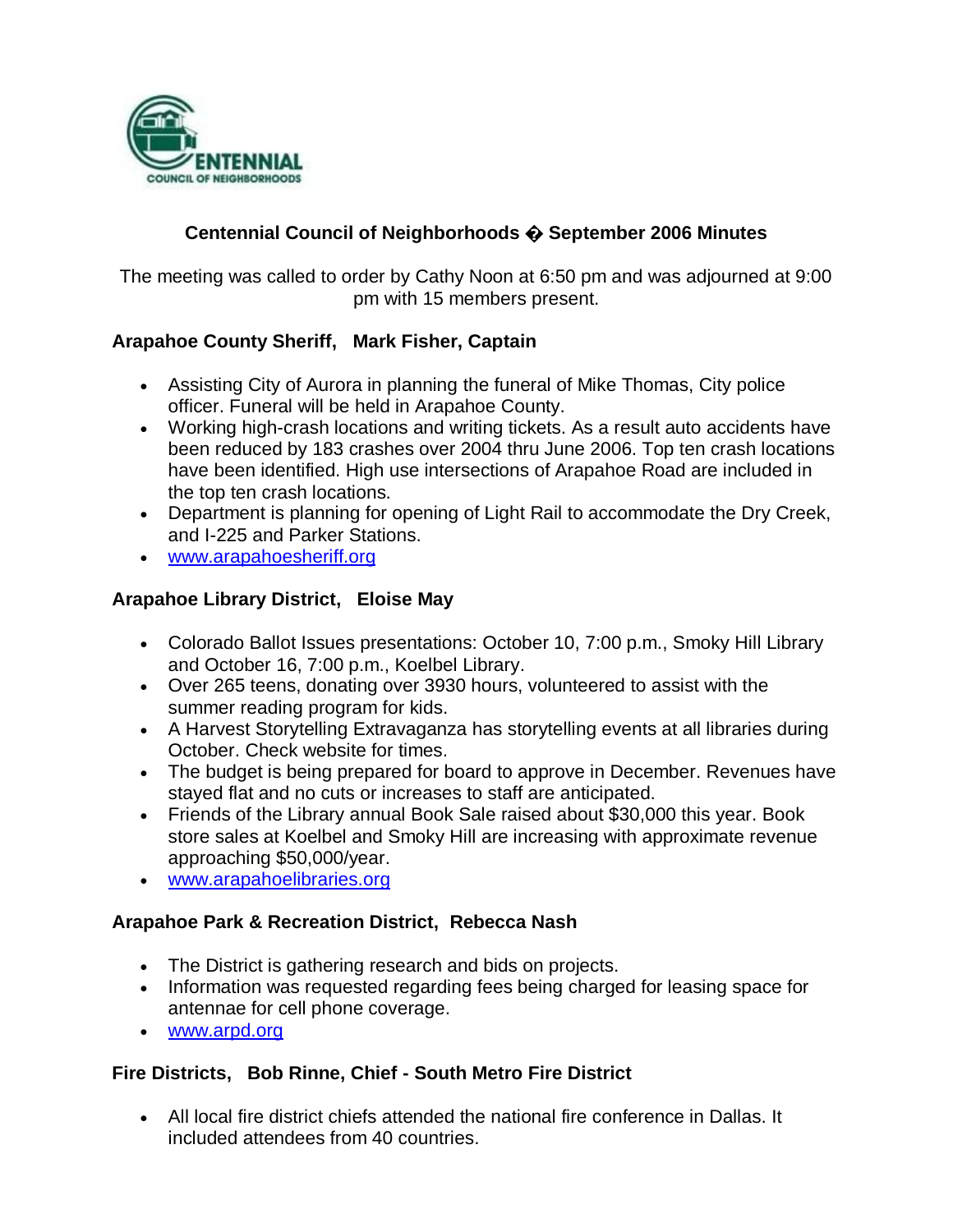- SMFD has put two new medic units into service. They are identified by diagonal striping as standardized by the US Department of Transportation.
- Fire Prevention week will be October 2-7. October is fire safety month. Fire prevention education is being stressed.
- In the South Metro Fire District, all paramedics and  $EMT$  as are going through a refresher course and drilling on a variety of scenarios.
- The Cunningham Fire District will host an Open House at Fire Station 2, Smoky Hill & Buckley, October 7, 9:00  $\bigcirc$  1:00 pm beginning with a pancake breakfast.
- In response to a question, it was learned that a map of fire plugs is available.
- Eloise May suggested partnering with libraries for fire prevention month.
- [www.cfpd.org](http://www.cfpd.org/) [www.littletongov.org](http://www.littletongov.org/) [www.parkerfire.org](http://www.parkerfire.org/)  www.southmetro.org

# **South Suburban Park & Recreation District, Jean Flynn**

- South Suburban is in the midst of the budget process. October 4 is public meeting at Goodson Rec. Center to discuss fees and charges. Some fees are increasing by \$1 while other increases are gasoline related. The budget may be reviewed at the administrative office.
- A Punt, Pass, and Kick event is scheduled on September 30, 9:00 am, boys and girls ages 8-15, at David Lorenz Park. Participants will receive an NFL certificate. Parents must sign kids in and provide a copy of birth certificate to prove eligibility.
- It was reported that there is some erosion in the drainage area of Lorenz Park on C-470 side.
- Family Sports Center is providing discounts up to 50% off of activities during September 28-October 9. A pass special of 10% will be offered on drop-in fitness classes and other activities during November 26-December 25.
- www.sspr.org

# **City of Centennial, Sherry Patten**

- Budget meetings are taking place with departments presenting their requests on Sunday, October 1. The formal budget approval meeting is on December 11.
- The Streets at Southglenn is moving along. A sales office should open in the next few weeks.
- SE Light Rail line is opening on November 17. A community party is scheduled on November 18 at Dry Creek Station, 10:00-2:00 pm. Sports teams have been invited to attend. Empty Bowl project will collect food for food banks. Proceeds go to 9 Cares, Colorado Shares.
- Additional funds have been approved to fix potholes and broken concrete that have been on the list for some time.
- A Neighborhood map is almost ready. CenCON will receive copies for review in the near future.
- At the request of the Youth Commission, an ordinance that would prohibit possession of tobacco by a minor has been approved by the Council.
- The newly created Stormwater Authority has been approved by all entities and the first meeting was held last week. Council Member Bart Miller was elected Chairman & County Commissioner Rod Bockenfeld was elected Vice-Chair.
- The Tabor question has been certified for the November 7 ballot.
- The next Centennial newsletter will go out by January 1.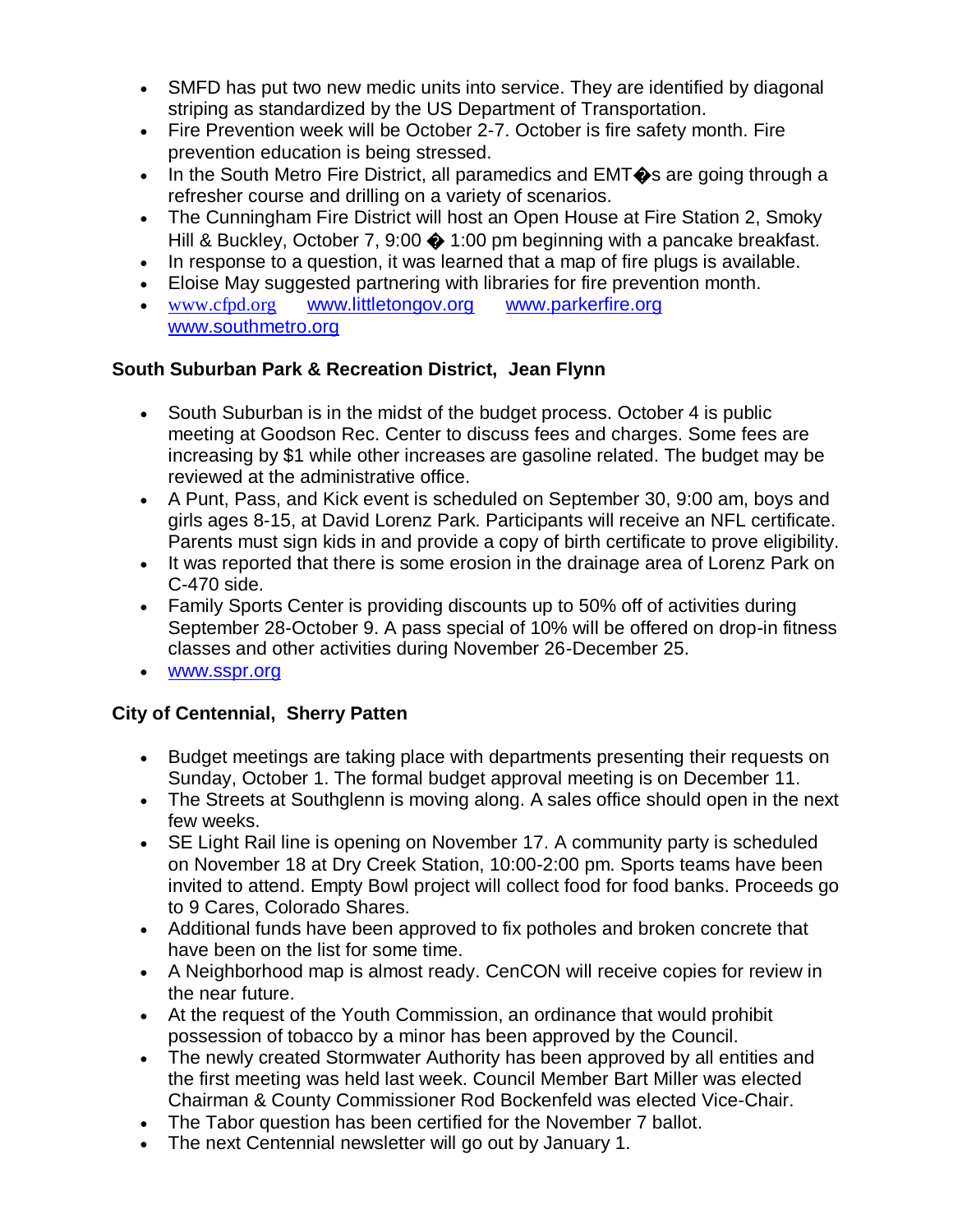www.centennialcolorado.com

## **RTD/TREX Update, Tex Elam, Transportation Coordinator, Centennial**

On Friday, November 17, the SE Light Rail opens and will be free. On Sunday, November 19, actual service begins. The biggest impact will be on increased bus service in the eastern part of the City including Southlands to 9-Mile station. The Park and Ride at Smoky Hill and Picadilly is moving along with legal agreements being worked out. He described various bus service additions including connections to DIA. All begin on November 19. He outlined call-n-Ride service areas which will be available at the southern stations. About 18 call-n-Rides are operating in the metro area. He described access to parking garages at Dry Creek station and pointed out various problems yet to be resolved.

## **Lazy Hills, Michael Hayutin**

Michael Hayutin , Westar Management Corp for Lazy Hills Commons proposal, described the property at Parker and Lewiston/Jasper, as about 4 acres. Westar has been working with residents of Lazy Hills and Cherry Creek Water & Sanitation District to bring adjacent homes, currently on well water, into the water system. He said the proposed development had 25,000 sq. feet of retail uses on the site including banks, amenities and services for the surrounding neighborhoods. A 360-degree architecture is planned. The site is quite steep and retaining walls will be built around much of the property with landscaping. Concerns expressed included: lighting and hours of operations. The drainage is tied into the City of Aurora�s system.

#### **Centennial Grand, Heather Vasquez, Klipp**

Heather Vasquez, with Klipp, said a re-zone request would be submitted in about 4 months for property at Syracuse Way and Peakview Ave. to change from commercial to mixed-use residential zoning. The proposed development on this site consists of condominiums and town homes for the site with one 30-story tower in the north (same height as Chevron tower) and a lower tower on the south with town homes. Parking garages would be included with 1.75 spaces per unit. Views to the west are exceptional. Condos would have access to concierge service. Anticipated price is \$400/sq. foot. 380 -500 units depending on height. A market study of the area found that current residents do not want to leave. The development would be aimed at empty-nesters. Average age of those surveyed was 40-50 years of age.

Concerns: glut of residential units, noise abatement

#### **CenCON Reports, Cathy Noon, President**

- Community Association Institute Centennial Round Table on September 20 had a good turnout and received positive comments.
- Senior Fair, sponsored by the Arapahoe County Council on Aging, will be October 20 at the Buck Center in Littleton. The Arapahoe County Council on Aging, meets the 3<sup>rd</sup> Monday, 1:00 pm at Greenwood City Hall.
- The Corner Star development has received CDOT approval for the south egress onto Parker Road.